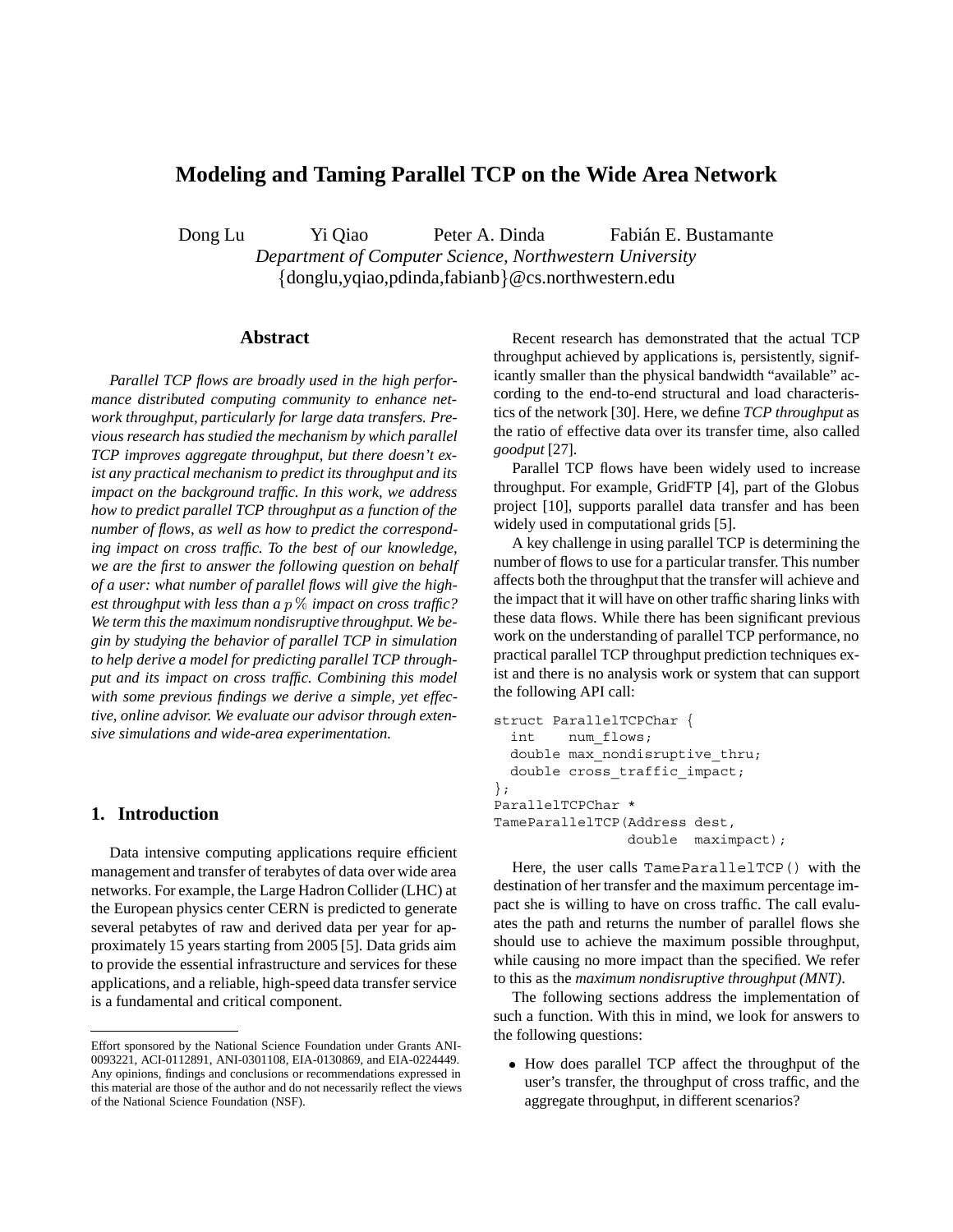- How can these throughputs be predicted, online and with a small set of measurements, as functions of the number of parallel TCP flows?
- How can these predictions be used to implement the TameParallelTCP() function?

To the best of our knowledge, we are the first to propose a practical mechanism to predict the throughput of parallel TCP flows and to answer TameParallelTCP()-like questions by estimating the impact on the cross traffic.

Throughout the paper, we use "parallelism level" interchangeably with "the number of parallel TCP flows". A version of our TameParallelTCP() implementation is available from

http://plab.cs.northwestern.edu/Clairvoyance/Tame.html

#### **2. Related work**

The available bandwidth of a path is defined as "the maximum rate that the path can provide to a flow, without reducing the rate of the rest of the traffic." [15, 16]. Available bandwidth has been a central topic of research in packet networks over the years. To measure it accurately, quickly, and non-intrusively, researchers have developed a variety of algorithms and systems. Tools that measure either the bottleneck link capacity or the available bandwidth include IGI [15], Remos [18], Nettimer [17] and pathload [16], among others. Most of these tools use packet pair or packet train techniques to conduct the measurements and typically take a long time to converge.

Previous research [17] has shown that, in most cases, the throughput that TCP achieves is considerably lower than the available bandwidth. Parallel TCP is one response to this observation. Sivakumar et al. [30] present PSockets, a library that stripes data over several sockets and evaluate its performance through wide-area experimentation. The authors concluded that this approach can enhance TCP throughput and, in certain situations, be more effective than tuning the TCP window size. Allcock et al. [5] evaluate the performance of parallel GridFTP data transfers on the wide-area, and applied GridFTP to the data management and transfer service in Grid environments.

Considerable effort has been spent on understanding the aggregate behavior of parallel TCP flows on wide area networks. Shenker et al [29] were first to point out that a small number of TCP connections with the same RTT and bottleneck can get their congestion window synchronized. Qiu et al. [27] studied the aggregate TCP throughput, goodput and loss probability on a bottleneck link via extensive ns2-based simulations. They found that a large number of TCP flows with the same round trip time (RTT) can also become synchronized on the bottleneck link when the average size of each TCP congestion window is larger than three packets. A detailed explanation for this synchronization was given in [27]. Due to global synchronization, all the flows share the resource fairly: in the steady state they experience the same loss rate, RTT and thus the same bandwidth.

The work most relevant to ours is that of Hacker et al [12]. The authors observe that parallel TCP increases aggregate throughput by recovering faster from a loss event when the network is not congested. The authors go on to propose a theoretical model for the upper bound of parallel TCP throughput for an uncongested path. The model produces a tight upper bound only if the network is not congested before and after adding the parallel TCP flows; the aggregated throughput then increases linearly with the number of parallel TCP flows. Clearly this reduces the utility of the model as networks are often congested.

Hacker et al also concluded that, in the absence of congestion, the use of parallel TCP flows is equivalent to using a large MSS on a single flow, with the added benefit of reducing the negative effects of random packet loss. They advise application developers not to use an arbitrary large number of parallel TCP flows, but conclude that it is difficult, if not impossible, to determine the point of congestion in the end-to-end path a priori, and therefore to decide on the proper number of parallel TCP flows.

Most TCP throughput models have limited practical utility due to the difficulty of obtaining accurate model parameters such as TCP loss rate and  $RTT$ . For example, Goyal et al [11] concluded that it is hard to obtain accurate estimates of network loss rates as observed by TCP flows using probing methods, and that polling SNMP MIBs on the routers can do much better. However, the MIB statistics are for the aggregate traffic crossing a interface on the router while it is well-known that TCP has a bias against long round trip time connections [27]; the approach is thus limited to those paths where the bottleneck router is using RED. It is also necessary in this and similar approaches to determine the bottleneck router on the end-to-end path (a difficult problem) and have SNMP access to it (rarely available today). Even if this is possible, with current models for parallel TCP we would have to know the loss rate *after* adding in *n* parallel TCP flows. However, even with the tools like web100 [21], we cannot obtain this rate by simply measuring the network.

Our work makes the following new contributions to the state of the art:

- We predict throughput for *both* congested and uncongested paths as a function of the level of parallelism.
- We estimate the impact of parallel TCP on cross traffic as a function of the level of parallelism.
- We do so using only a small number of probes and no additional tools.

It is widely believed that, under congested situations, parallel TCP flows achieve better performance by effec-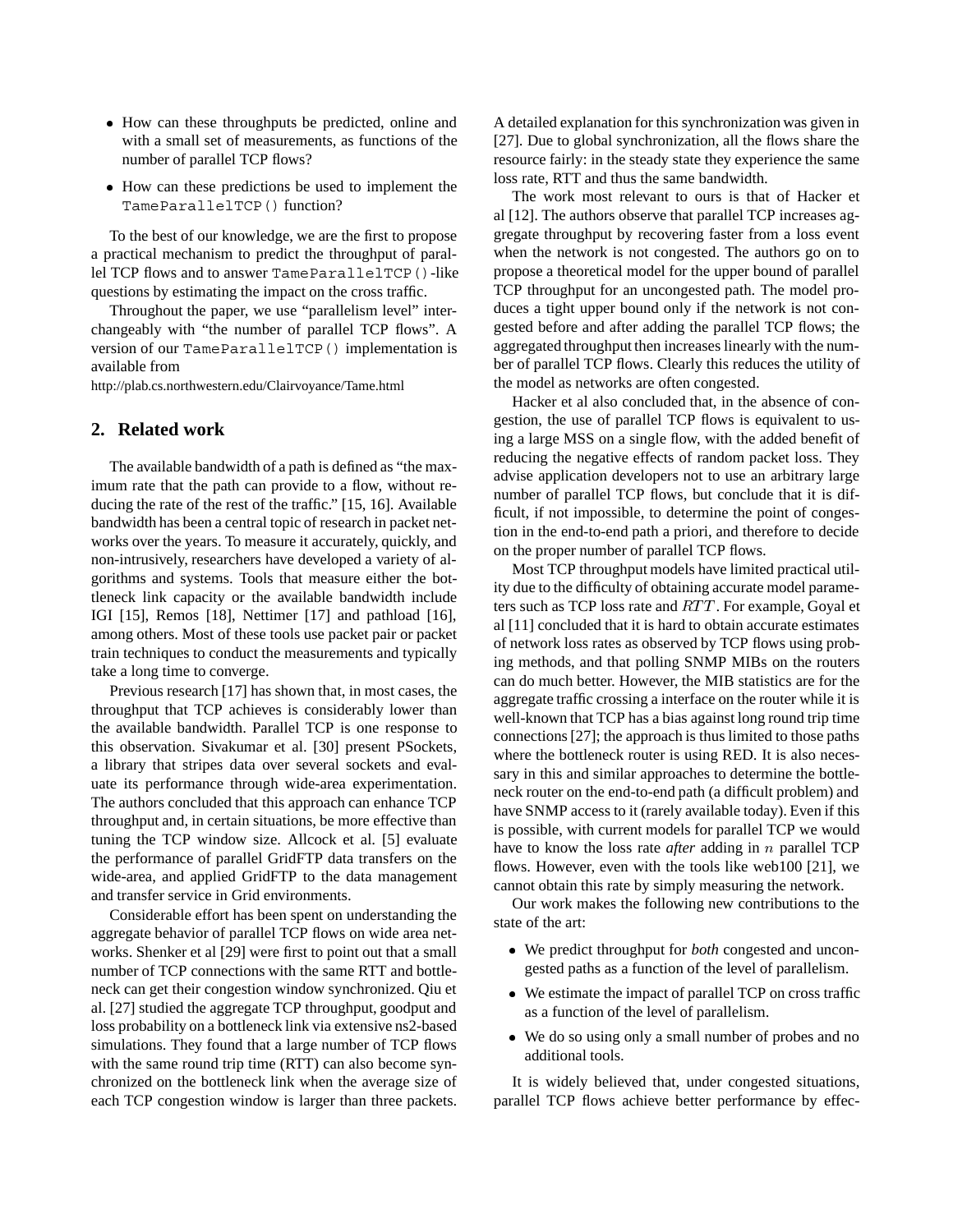

tively behaving unfairly, stealing bandwidth from cross traffic. This has prompted some researchers to propose modifying TCP in order to make it better suited for parallel transfers by considering both efficiency and fairness [13, 14]. We believe it will be difficult to persuade people to modify their TCP implementations just to use parallel TCP more fairly. By relying on our prediction tools, a user or administrator should be able to trade off a transfer's throughput and its degree of impact on cross traffic, achieving what we refer to as the *maximum nondisruptive throughput (MNT)*. All these are at application level without requiring modifications to pre-existing TCP implementations.

### **3. Analyzing parallel TCP throughput**

In this section, we use simulation to understand the behavior of parallel TCP under different scenarios. For all our simulation-based studies we make use of the ns2 network simulator [2].

#### **3.1. Simulation Setup**

In a simulation study on aggregate TCP throughput on a bottleneck link, Qiu et al. [27] developed a simple yet realistic topology model for wide-area Internet connections based on the Internet hierarchical routing structure (Figure 1). We adopt this same topology for our simulations. Each simulation is 100 seconds long, with cross traffic randomly starting during the first 8 seconds and parallel TCP flows all starting at 10 seconds into the simulation. Cross traffic goes from N1 to N5, while parallel TCP flows go from N2 to N6. The bottleneck link is L3. We employ TCP Reno [8] for both cross traffic and parallel TCP flows, as this is the most widely deployed TCP congestion control algorithm. In addition, comparable results were obtained using TCP Tahoe. Both Drop-Tail and Random Early Detection (RED) [9] queue management policies are studied as they are the most commonly used queue management policies on the Internet. DropTail and RED have similar performance in most our simulations. The exception is in Scenario 1. Here, when there are more than 10 cross traffic flows, the cross traffic dominates the queue and starves the parallel TCP flows under the Drop-Tail policy. Unless otherwise noted, we show results for the DropTail policy.

| Scenario       | L,               | $L_{\rm z}$ | $L_1, L_2$ | $L_4, L_5$ | <b>TCP Buffer</b> |
|----------------|------------------|-------------|------------|------------|-------------------|
|                | Latency          | Bandwidth   | Bandwidth  | Bandwidth  |                   |
|                | $20 \text{ ms}$  | 1.5 Mbps    | 10 Mbps    | 10 Mbps    | $\geq$ BW*RTT     |
| $\overline{c}$ | $20 \text{ ms}$  | 100 Mbps    | 1000 Mbps  | 1000 Mbps  | $\geq$ BW*RTT     |
| 3              | $50 \text{ ms}$  | 100 Mbps    | 1000 Mbps  | 1000 Mbps  | $\geq$ BW*RTT     |
| 4              | 50 <sub>ms</sub> | 1000 Mbps   | 10000 Mbps | 10000 Mbps | $\geq$ BW*RTT     |
|                | 50 <sub>ms</sub> | 1000 Mbps   | 10000 Mbps | 10000 Mbps | 60 KB             |
| 6              | $20 \text{ ms}$  | 100 Mbps    | 1000 Mbps  | 1000 Mbps  | 60 KB             |

*The latency for L1 and L2 is fixed at 4 milliseconds, while the latency for L4 and L5 is fixed at 5 milliseconds. The buffer size on each node is fixed at 25 packets. Both DropTail and RED queue management policies are simulated.*

**Figure 2. Simulation Scenarios.**

We use TCP flows as cross traffic because of TCP's dominance in the current Internet, as reported in the the work by Smith et al. [31], in which TCP accounted for 90-91% of the packets and about 90-96% of the bytes transferred in traces collected in 1999-2000 from a educational institution (UNC) and a research lab (NLANR).

We analyze Parallel TCP throughput under a variety of representative scenarios including a typical slow connection such as cable or DSL (Scenario 1), a coast-to-coast highspeed Internet connection (Scenario 2) and a current (Scenario 3) and next generation global-scale Internet connections (Scenario 4). Two additional scenarios (Scenarios 5 and 6) are used to represent cases where the TCP buffer has not been appropriately tuned [32]. Figure 2 summarizes the different simulation scenarios. For each scenario, we simulate from 1 to 31 parallel TCP flows with 5, 10, 15, 20, 25 and 30 random TCP cross traffic flows.

#### **3.2. Simulation results**

We summarize our results in this section. Much more detail is available in our technical report [19].

Scenario 1 is used to represent a typical slow connection. Our simulations show that that the primary benefit from parallel TCP comes from being able to steal bandwidth from the existing cross traffic.

Scenario 2 represents a current coast-to-coast connection with low latency and medium bandwidth. Our simulations show that there are some limited benefits from using parallel TCP without competition in this scenario. In the presence of cross traffic, however, parallel TCP is an even stronger competitor. Parallel TCP allows us to increase overall throughput, albeit marginally.

Scenario 3 is a high latency, medium bandwidth link representing a current global-scale fast Internet connection. In this case there are significant benefits to using parallel TCP even in the absence of cross traffic. The performance of parallel TCP under scenarios 2 and 3, without cross traffic, can be explained using Hacker's theory [12] that parallel TCP recovers faster than single TCP when there is a time out. This effect is more important as the RTT increases, because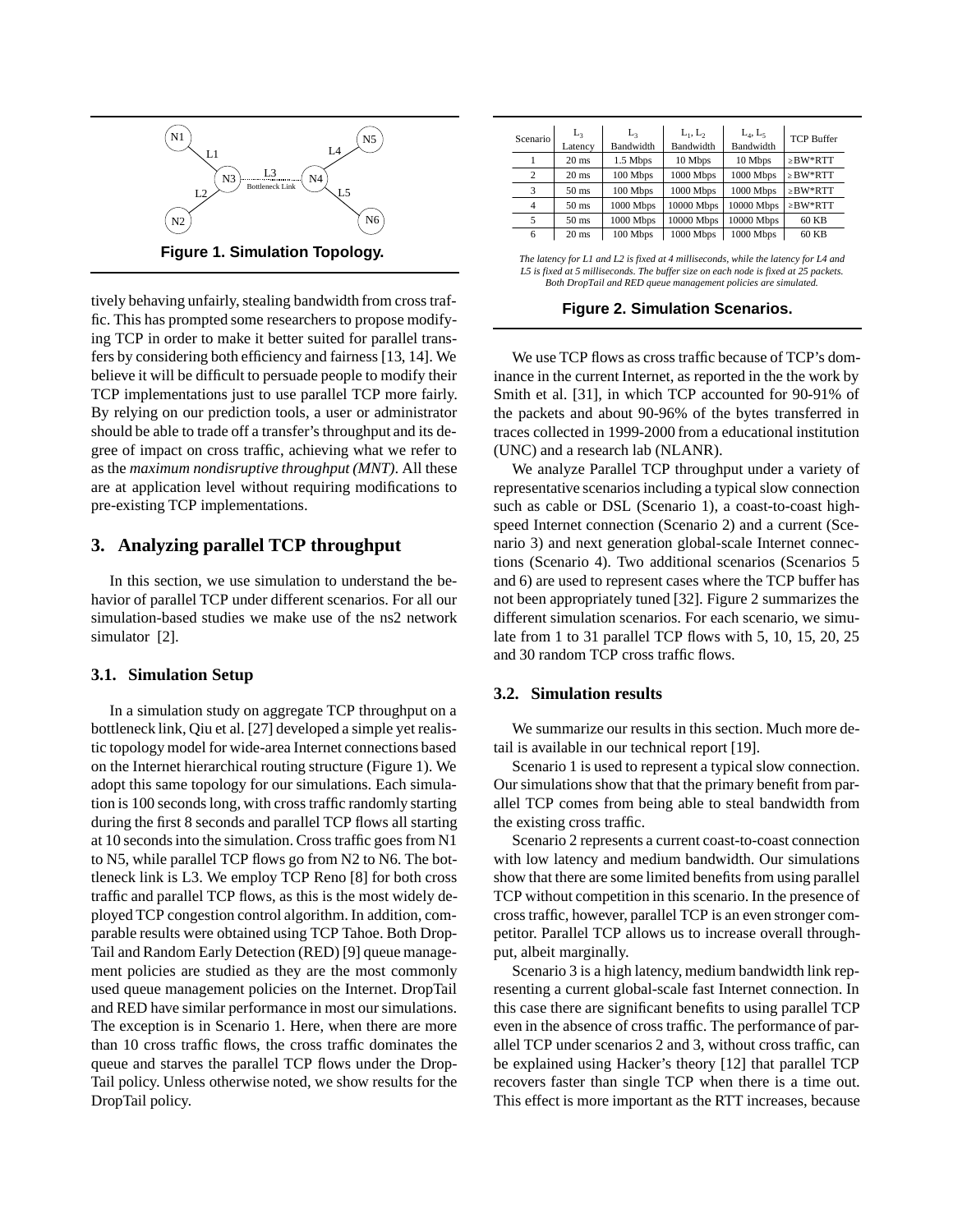the time out will be longer and a single TCP cannot recover fast enough.

The benefit of using parallel TCP, with and without cross traffic, are quite high in Scenario 4. Additional throughput in the presence of cross traffic, is mainly due to an increase in overall throughput.

The advantage of parallel TCP is even more significant with mistuned TCP buffers. Scenario 5 represents a high bandwidth and high latency link with a small socket buffer size. The benefits of parallel TCP are quite high, regardless of the amount of cross traffic. These gains come at no cost to the existing cross traffic. Parallel TCP gains performance not only by recovering faster after a time out, but also by providing an effectively larger buffer size. There are diminishing returns as the number of flows is increased. Scenario 6 is similar.

#### **3.3. Observations**

The dramatically different behaviors of the previous section illustrate the challenges in providing a sound TameParallelTCP()-like call. Parallel TCP and cross traffic as functions of the number of flows adopt a wide range of forms, depending on the topology of the network and the configuration of endpoints. In addition, even if one were to disregard the almost prohibitively high costs of directly measuring these curves, the cross traffic impact would be very difficult to determine. Without a priori knowledge of the parallel TCP loss rate, the model proposed by Hacker, et al [12] only works in uncongested networks like our Scenario 5.

### **4. Modeling and predicting throughput**

In this section we combine our simulation work with our analytic treatment of TCP performance to develop a model that can be used to predict the throughput of parallel TCP flows in practice. Our approach only needs to send two probes at different parallelism levels and record their throughput. We don't need any additional tools to measure the  $RTT$  and loss rate, which can be hard to obtain in practice as we discussed in Section 1.

#### **4.1. Algorithm**

Mathis et al. [22] developed a simple model for single flow TCP Reno throughput on the assumption that TCP's performance is determined by the congestion avoidance algorithm and that retransmission timeouts are avoided:

$$
BW = \frac{MSS}{RTT\sqrt{\frac{2bp}{3}}}
$$
(1)

Here,  $p$  is the loss rate or loss probability, and  $b$  is the number of packets that are acknowledged by a received message.  $MSS$  and  $RTT$  are the maximum segment size and round trip time respectively.

Padhye et al. [26] developed an improved single flow TCP Reno throughput model that considers timeout effects.

Bollinger et al [7] show that these two models are essentially equivalent with packet loss rates less than 1/100, which was validated on the current Internet by Zhang et al [34]. Hacker et al. [12], based on Bollinger's findings, present a model for the upper bound of the throughput of  $n$ parallel TCP flows. The authors assume that both  $MSS$  and  $RTT$  are stable. Hacker's upper bound model can be stated as:

$$
BW_n \leq \frac{MSS}{RTT} \left(\frac{1}{\sqrt{p_1}} + \frac{1}{\sqrt{p_2}} + \dots + \frac{1}{\sqrt{p_n}}\right) \tag{2}
$$

where  $p_i$  is the packet loss rate for flow *i*. However, the authors don't provide any mechanism to estimate the loss rate at other parallel levels for prediction purposes. Therefore, the authors acknowledge that the upper bound is tight only when the network is not congested and the loss rate doesn't increase with more parallel TCP flows. The model only has limited utility otherwise.

In our model, we introduce the notion of the number of cross traffic flows,  $m$ , and assume that  $m$  does not change dramatically over significantly large time periods. Note that our model doesn't require knowledge of  $m$ . Both previous work [35] and our own work on characterizing, modeling, and predicting single flow TCP throughput [20] have shown this assumption to be a valid one.

It is widely believed that the TCP throughput shows statistical stability over considerable periods of time. Balakrishnan et al found that end-to-end TCP throughput to hosts often varied by less than a factor of two over timescales on the order of many tens of minutes, and that the throughput was piecewise stationary over timescales of similar magnitude [6]. Myers et al examined performance from a wide range of clients to a wide range of servers and found that bandwidth to the servers and server rankings from the point of view of a client were remarkably stable over time [25]. Zhang et al [35] used the notion of the Operational Constancy Region (OCR) to evaluate the temporal locality of end-to-end TCP throughput. The OCR is the length of the period where the ratio between the maximum and minimum observed TCP throughput is less than a constant factor  $\rho$ . They found that  $\approx 60\%$  of OCRs are longer than 1 hour when  $\rho = 2$  and  $> 80\%$  of all OCRs exceed 3 hours when  $\rho = 10.$ 

The Internet does, however, dynamically change thus new measurements are necessary when the TCP throughput has significantly changed. The Network Weather Service [33] periodically probes the network to resample the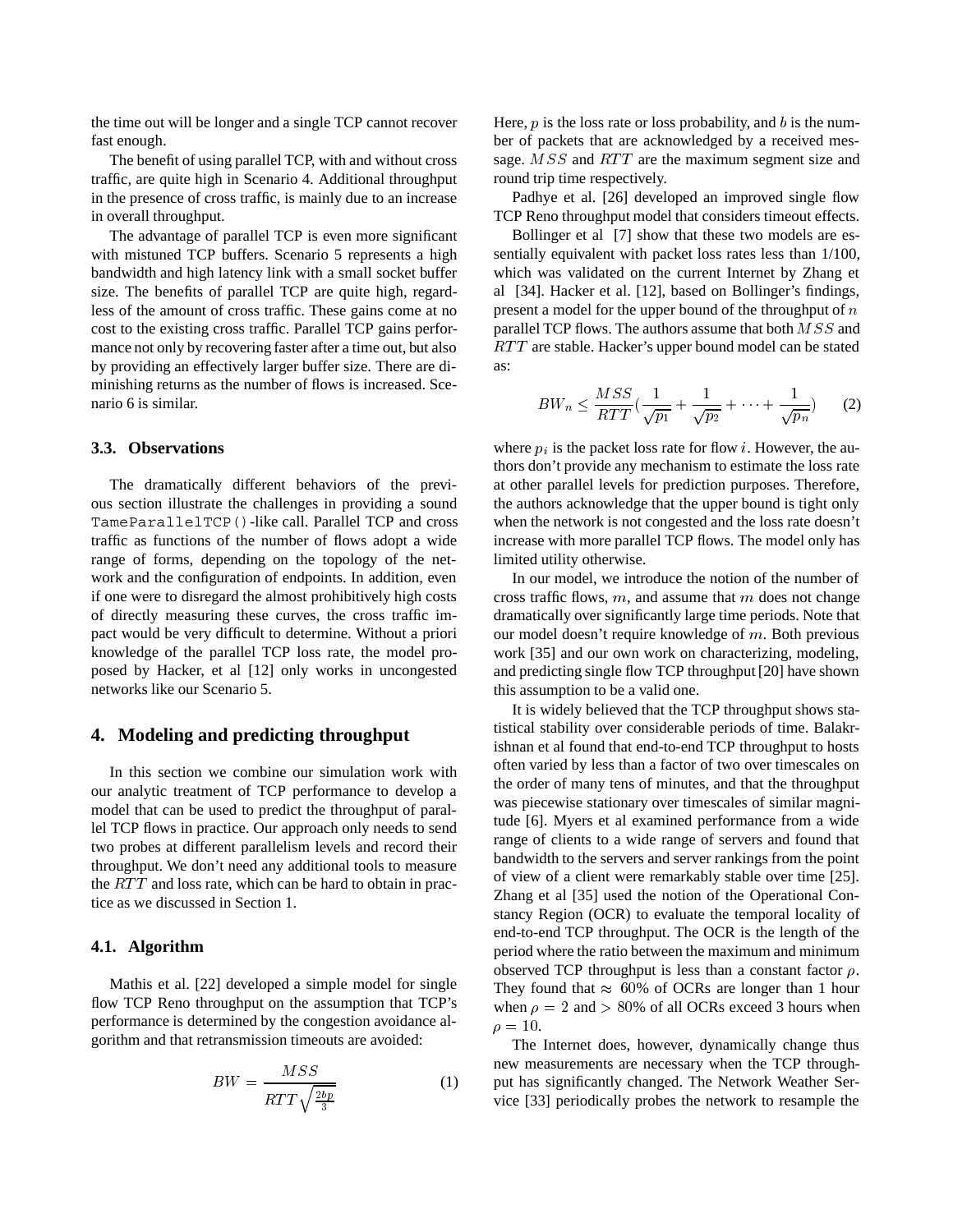TCP throughput. Instead, our system dynamically resamples the path at each OCR [20]. Dynamic monitoring is beyond the scope of this paper and is addressed in our other work [20].

We also assume that all of the parallel TCP flows see the same loss rate and have the same  $RTT$ , although both are functions of  $n$  and  $m$ . These two assumptions have been independently verified [27], as discussed in Section 2. We denote with  $p_n$  the loss rate after adding n parallel TCP connections, and with  $RTT_n$  the round trip time at this point.

Along different paths, the value of  $MSS$  can vary ranging from the default 536 bytes to much larger values (for example to support 9000 byte Ethernet jumbo frames on LANs). Our prediction model does not depend on the a priori knowledge of  $MSS$ . We do assume, however, that this value does not change after connection establishment. This is a valid assumption as both sides with either use path MTU discovery at connection establishment time [23] or use the default 576 byte path MTU.

Based on Equation 1 and the assumptions discussed above, we developed the following parallel TCP throughput model that essentially sums  $n$  TCP flows:

$$
BW_n = \frac{MSS}{RTT_n} \frac{n}{\sqrt{p_n}} \frac{c_1}{\sqrt{\frac{2b}{3}}} \tag{3}
$$

The TCP flows share the same RTT and loss rate and thus the same throughput. Both  $p_n$  and  $RTT_n$  are actually functions of *n* and *m*. Given that we assume *m* is stable during a period of time, we treat them as functions of  $n$  alone.  $c_1$  is a constant in the range  $(0,1]$  that we use to represent the effects of TCP timeouts. In the following, we assume that  $c_1$  is stable for a path over at least short periods, so that our model is equivalent to Padhye's model with timeout considerations [26]. This assumption is firmly supported by the plethora of research on the statistical stability of TCP throughput as discussed above. Note that  $c_1$  will be canceled in the following derivations, therefore our model doesn't require the knowledge of  $c_1$ .

If we had a model that could compute the relationship between  $p_n$ ,  $RTT_n$  and the parallelism level n based on a small set of measurements, we could then use Equation 3 to predict the throughput for any parallelism level. This is in essence what we do. We developed several parametric models for this relationship based on measurements.

Morris [24] and Qiu, et al [27, 28] independently found that the loss rate is proportional to the square of the total number of TCP connections on the bottleneck link, namely  $(m+n)^2$ . Through wide area experiments, Hacker, et al  $[12, 13]$  showed that  $RTT$  on a given path is stable and can be treated as constant. Similarly, we also assume that  $RTT$  is a constant during a short period of time. Therefore we have

$$
p_n \times RTT_n^2 = a \times (m+n)^2 + b_1 \tag{4}
$$

where  $b1$  is a constant. Given that m is also a constant, Equation 4 is equivalent to a full order 2 polynomial:

$$
p_n \times RTT_n^2 = a \times n^2 + b_2 \times n + c_2 \tag{5}
$$

where  $b_2 = 2am$  and  $c_2 = am^2 + b_1$ . To use Equation 5, we need to send three probes at different parallelism levels to determine the value of  $a, b_2$  and  $c_2$ . Clearly, there is a tradeoff between the sophistication of the model and the number of measurements needed to fit it. Recognizing this trade-off, we simplified the full order 2 polynomial to a partial order 2 polynomial as shown in Equation 6. This model requires only two probes to determine the parameters  $a$  and  $b$ .

$$
p_n \times RTT_n^2 = a \times n^2 + b \tag{6}
$$

Here  $a$  and  $b$  are parameters to be fit based on measurements. We could further simplify the partial order 2 model to a linear model that also requires two probes.

$$
p_n \times RTT_n^2 = a \times n + b \tag{7}
$$

We measured the performance of these three alternatives in a wide-area testbed [3], and found that

- 1. Equations 5 and 6 are better models than Equation 7.
- 2. The full order two polynomial model (Equation 5) is not significantly better than the partial order 2 polynomial (Equation 6) and can occasionally be worse due to its sensitivity to sampling errors caused by small network fluctuations. Another problem with the full order two polynomial model is that it is sensitive to the choice of probe parallelism.
- 3. The full order 2 model requires three probes instead of the two needed for the linear and partial polynomial models.

As a result, we use Equation 6 for our system and the discussion in the rest of the paper, unless otherwise noted.

In order to use the model in practice, we have to actively probe a path at two different parallelism levels. The procedure is derived as follows.

We denote  $\frac{c_1}{\sqrt{\frac{2b}{3}}}$  in Equation 3 as C. Note that C and  $MSS$  are all constants under our assumptions. We define a new variable  $p'_{n}$ :

$$
p'_{n} = p_{n} \frac{RTT_{n}^{2}}{C^{2}MSS^{2}} = a'n^{2} + b'
$$
 (8)

Combining Equations 3 and 8, we obtain:

$$
BW_n = \frac{n}{\sqrt{p'_n}}\tag{9}
$$

Based on Equation 9, we could use the TCP throughput at two different parallelism levels to predict the TCP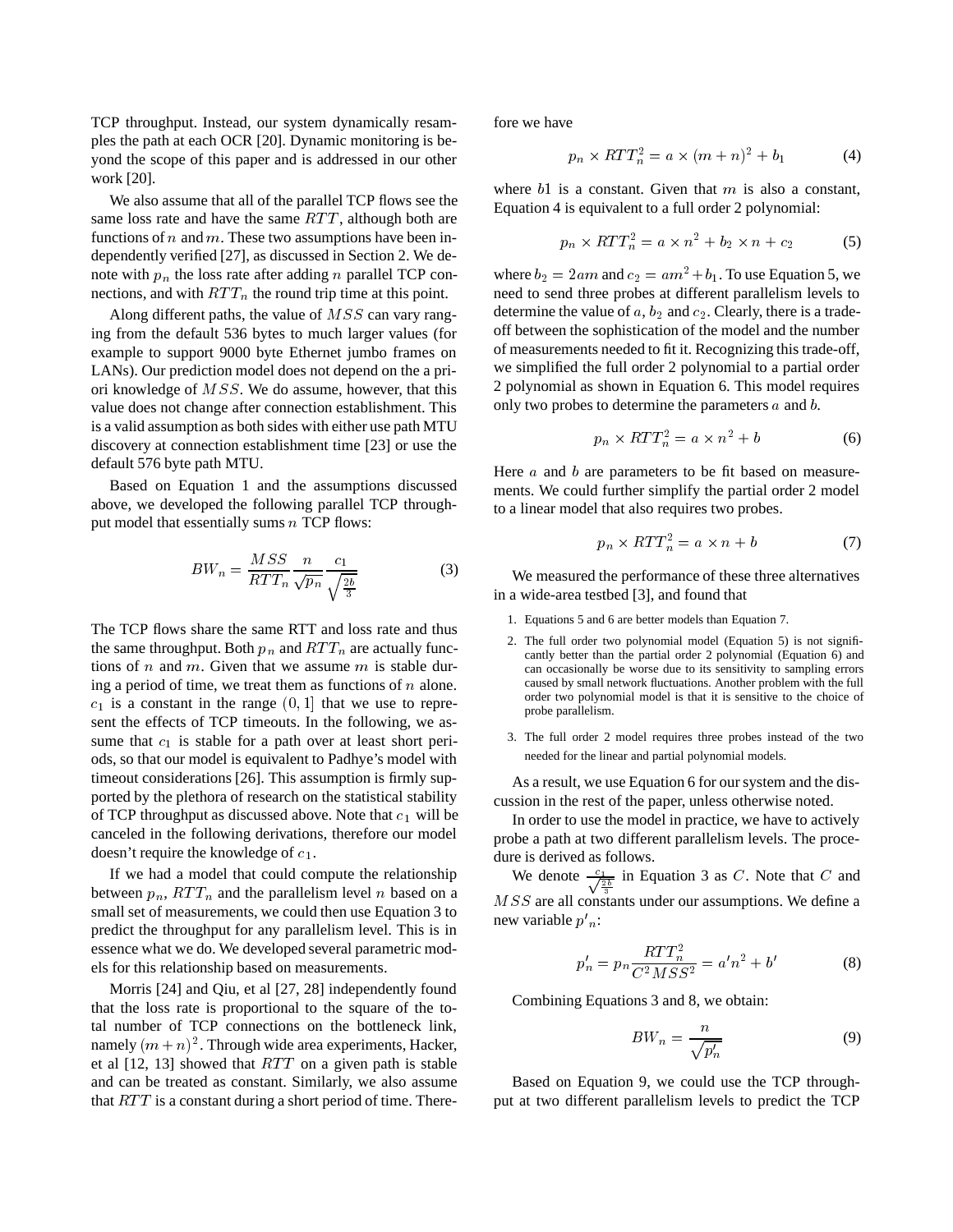throughput at other levels. Let  $n_1$  and  $n_2$  be the two parallelism levels that are probed:

$$
BW_{n_1} = \frac{n_1}{\sqrt{p'_{n_1}}} = \frac{n_1}{\sqrt{a'n_1^2 + b'}}\tag{10}
$$

and

$$
BW_{n_2} = \frac{n_2}{\sqrt{p'_{n_2}}} = \frac{n_2}{\sqrt{a'n_2^2 + b'}}
$$
 (11)

From which we can determine:

$$
a' = \frac{\frac{n_2^2}{BW_{n_2}^2} - \frac{n_1^2}{BW_{n_1}^2}}{n_2^2 - n_1^2}
$$
 (12)

and

$$
b' = \frac{n_1^2}{BW_{n_1}^2} - a'n_1^2
$$
 (13)

By substituting  $a'$  and  $b'$  in Equation 8 with the expressions in Equations 12 and 13, we can now predict the TCP throughput for other levels of parallelism using Equation 9.

Notice how our prediction requires only *two* TCP throughput probes, one for each of the two different parallelism levels  $(n_1$  and  $n_2)$ . Both the probing and the calculation process are simple and incur little overhead, the majority being the communication cost of the two probes.

#### **4.2. Evaluation**

We evaluated our model through online experimentation on PlanetLab [3], a planetary-scale testbed. We randomly choose 41 distinct end-to-end paths with end nodes located in North America, Asia, Europe and Australia. For each path, we conduct 10 rounds of experiments using Iperf [1] to obtain our measurements. A round of experiment starts with two probes for prediction purposes, immediately followed by parallel TCP transfers with up to 30 parallel TCP flows.

We adopt the *mean relative error* as our performance metric. Relative error is defined as:

$$
relative error = \frac{prediction - measurement}{measurement} \tag{14}
$$

Mean relative error on a path is the average of all the relative prediction errors on the path. Mean relative error for a given number of parallel TCP flows is the average of the relative prediction errors of all the experiments for that number of parallel TCP flows.

Figure 3 shows two examples of prediction using our model. The graphs show the actual and predicted throughput (based on measurements at  $n_1 = 1$  and  $n_2 = 10$ ). It m can be seen that, for Example 1, predictions made based on



the partial order 2 and full order 2 polynomials are virtually identical and have similar accuracy, while the prediction curve derived using the linear model deviates significantly from the measurement curve. In our second example, the prediction made using the partial order 2 polynomial and the linear model are virtually identical and equally accurate. The prediction curve generated by the full order 2 polynomial, however, deviates significantly from the measurement curve.

Figure 4 shows the performance of our parallel TCP throughput predictor using two probes at parallelism levels  $n_1 = 1$  and  $n_2 = 10$  for all of the PlanetLab pairs. Only the partial order 2 polynomial model is used here. Both the mean and standard deviation of the relative errors (across different parallelism levels) is shown, with the graph ordered by the standard deviation. The results are quite encouraging: in most cases, our predictions have a small mean and standard deviation of relative prediction errors.

Our predictor is relatively insensitive to the particular level of parallelism for the probes. Figure 5 shows the mean relative error for our predictor using  $(1, 8)$ ,  $(1, 10)$ and  $(1, 15)$  parallel probes. We can see that we obtain sim-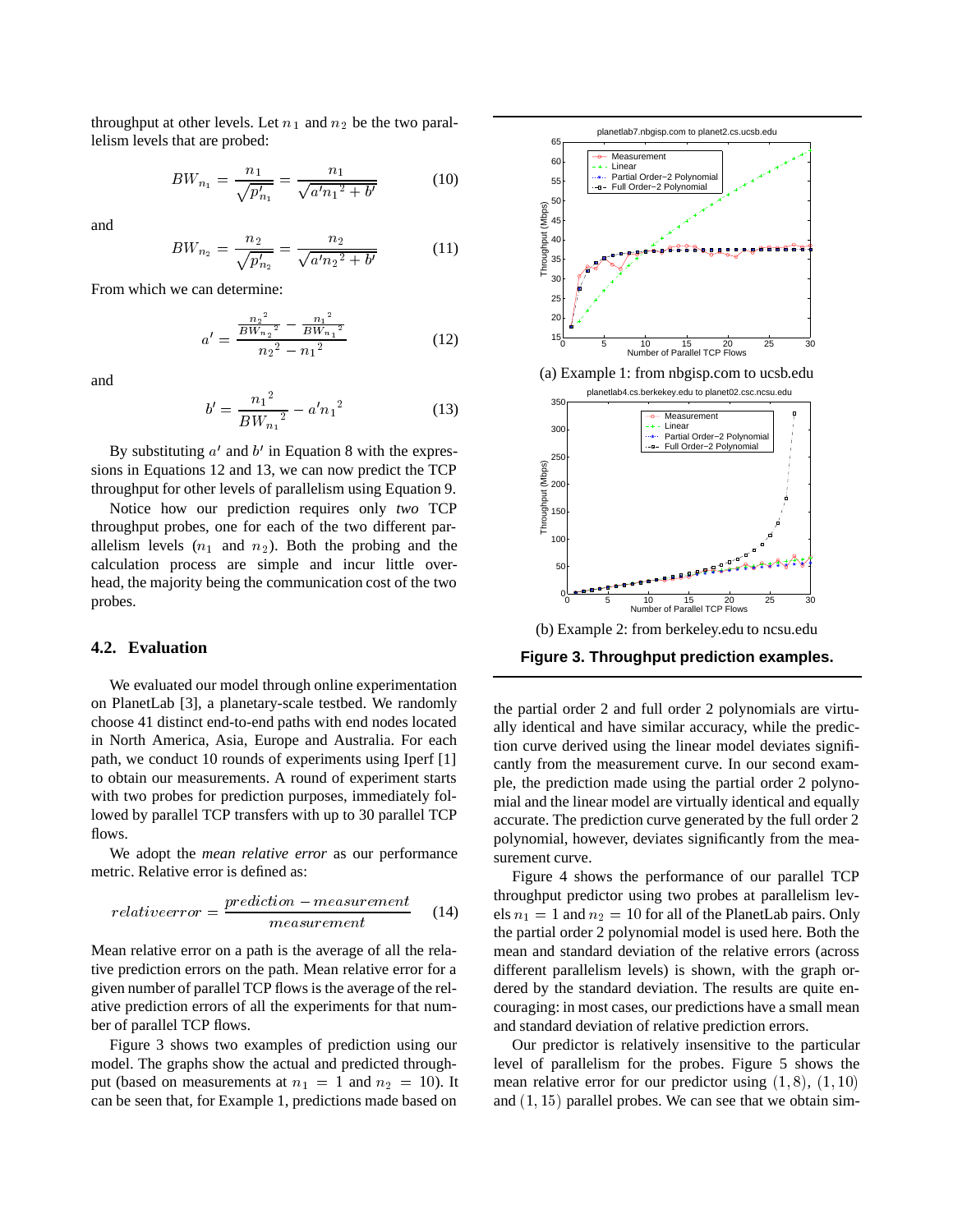

ID of the End-to-End paths

**Figure 4. Prediction error statistics. Paths ID are ordered by the standard deviation.**



**Figure 5. Prediction sensitivity to the selection of probes.**

ilar performance in all cases. Of course, it is important not to use parallelism levels that are too close together (such as  $(1, 2)$ ), as such probes are very sensitive to small fluctuations in the network or the existing cross traffic.

As it can be seen from Figure 6, the mean relative error for a given number of parallel TCP flows is not related to the number of parallel TCP flows. The figure, a scatter plot of the mean relative error (across all 41 paths) versus the number of parallel TCP flows, shows no clear trend. The correlation coefficient  $R$  between the mean relative prediction error and the number of parallel TCP flows is  $< 0.1$ .

Our experimental results have shown how, using the model derived in this section, one can effectively predict the throughput of parallel TCP for a wide range of parallelism relying only on two active probes at different levels of parallelism. In the following we try to estimate the effect of parallel TCP in the existing cross traffic for a given level of parallelism, the last "piece" necessary to make the TameParallelTCP() call possible.



**Figure 6. Relative prediction error for parallel TCP throughput as a function of number of parallel TCP flows.**

## **5. Taming parallel TCP**

There are a number of considerable challenges when trying to estimate the effect on cross traffic with an online system running on the end points:

- 1. The available bandwidth on the bottleneck link(s) is unknown.
- 2. The number of cross traffic flows and their loss rates and bandwidths on the bottleneck link(s) (the offered load) are unknown.
- 3. Making use of an additional network measurement tool (such as Pathload [16]) to determine the current load on the path is problematic since it can take a long time to converge. In addition, the measurement accuracy cannot be guaranteed. One would like to avoid any additional overhead beyond the required two active probes necessary to predict the throughput of parallel TCP flows.

In what follows, we make simplifying assumptions about the cross traffic's view of the shared links on the path in order to provide an estimate of impact on the cross traffic from the same two probes from which we derived the throughput curve in the previous section.

#### **5.1. Algorithm**

We assume that all TCP connections, including our parallel TCP flows and the cross traffic, share the same loss rate on a bottleneck link. This assumption is valid as long as one of the two following conditions can be satisfied:

- 1. The cross traffic has an RTT similar to our parallel TCP flows. In that case, all connections are very likely to have their congestion window synchronized, and thus share the same loss rate. This fact has been independently verified by other research groups [29, 27, 28].
- 2. The router on the bottleneck link is using Random Early Detection (RED) [9] as its queue management policy, something that is becoming increasingly common. Research has demonstrated that with RED, different flows roughly experience the same loss rate (the RED rate, which depends on the queue occupancy) under steady state [9, 28].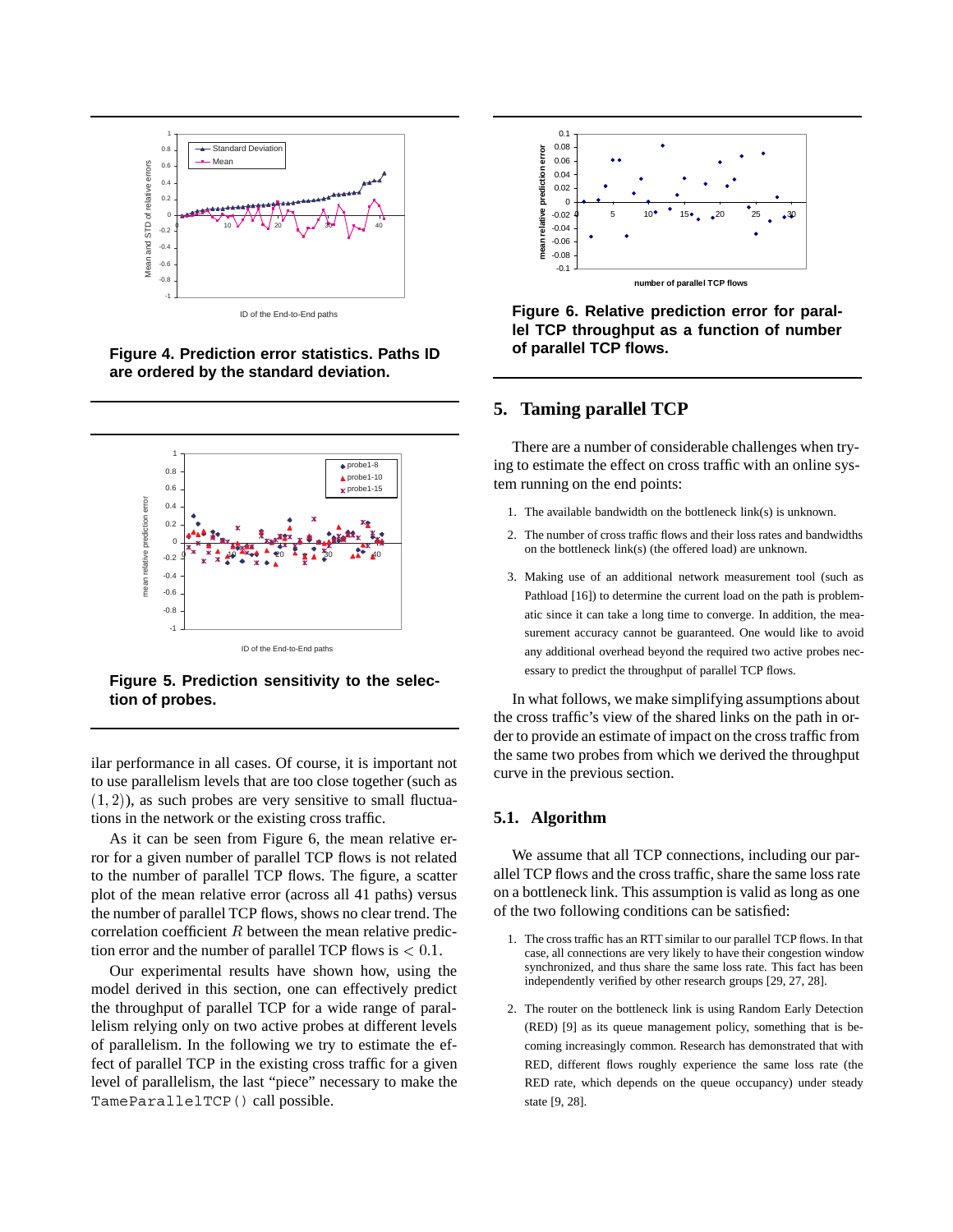Our approach to determining the effect of parallel TCP on cross traffic is based on our algorithm to estimate the parallel TCP throughput (Section 4). The key idea is to estimate  $p_n \times RTT_n^2$  as a function of the number of parallel TCP flows. Based on the assumption that cross traffic shares the same loss rate as parallel TCP flows, we can then use the simple TCP throughput model (Equation 1) to estimate the relative change to the cross traffic throughput.

Recall in Section 4 that we model  $p_n \times RTT_n^2$  with a partial order 2 polynomial function  $a \times n^2 + b$  (Equation 6). After obtaining the two necessary measurements, we can calculate the value of  $a$  and  $b$  and are now able to estimate the loss rate as a function of the number of parallel TCP flows.

Relying on our assumptions, we have also obtained the loss rate of the cross traffic as a function of the number of parallel TCP flows  $n$  given there are  $m$  cross traffic flows (recall that  $m$  is relatively stable, see Section 4).

Thus, based on Equation 1, we can now estimate the relative change on each of the individual TCP throughputs without knowing  $m$  using the following equation:

$$
relc = \frac{\frac{MSS \times C}{RTT_{n1} \times \sqrt{p_{n1}}} - \frac{MSS \times C}{RTT_{n2} \times \sqrt{p_{n2}}}}{\frac{MSS \times C}{RTT_{n1} \times \sqrt{p_{n1}}}}
$$
(15)

$$
= 1 - \sqrt{\frac{p_{n1}}{p_{n2}}} \tag{16}
$$

$$
= 1 - \sqrt{\frac{a \times n_1^2 + b}{a \times n_2^2 + b}}
$$
 (17)

Here,  $relc$  is the relative throughput change for each flow. Equation 16 shows that all the flows share the same relative throughput change.  $MSS$  and  $C$  are constants as described in Section 4, and  $RTT_n$  is stable as was shown by Hacker, et al [12].  $\sqrt{\frac{p_{n1}}{p_{n2}}}$  can be estimated using Equation 6. Both a there and  $b$  can be obtained with two probes as we discussed in Section 4. Note that  $n_1$  and  $n_2$  can be any parallelism levels. In practice, however, we are most interested in estimating the relative throughput change after adding in  $n_2$  parallel TCP flows in comparison with adding in only one TCP flow, therefore  $n_1$  equals 1 in this case.

In practice, we add another constraint to the TameParallelTCP() function to avoid the potential "diminishing returns" problem where more parallel TCP flows bring only marginal benefits. With the TameParallelTCP() function, we can estimate the aggregate throughput at any parallelism level. We then check to ensure that the performance gain is over an administrator-determined threshold after adding in an additional TCP flow. If the performance gain is below the threshold, we do not add more flows even when the impact on cross traffic is within the user's limit. This is important because we can avoid the system overhead and network overhead by avoiding unnecessary TCP flows.



**Figure 7. Cross traffic estimation examples.**

#### **5.2. Evaluation**

We have done a thorough ns2-based evaluation of our cross traffic estimator. The simulator allows us to analyze our estimator by controlling settings including bottleneck bandwidth and cross traffic characteristics.

Our simulation configuration was introduced in Section 3. We consider the same set of the scenarios presented there. As in Section 3, we employ Qiu et al's [27] simulation topology (Figure 1).

Figure 7 shows two examples, for Scenarios 4 and 6, of the performance of our estimator. In these cases we can accurately predict the impact on cross traffic as a function of the parallelism level using only two probes, the same probes we use to predict the throughput of the parallel flows as a function of parallelism level.

We summarize our prediction results as a CDF of the relative error in predicting the impact on cross traffic across all of our scenarios in Figure 8. We can see that 90% of predictions have relative prediction error less than 0.25. The cross traffic estimator is slightly biased. It conservatively predicts a greater impact on the cross traffic on average.

To further evaluate our cross traffic estimation algorithm, we designed a more complex topology with two groups of cross traffic. The topology and the simulation configuration is shown in Figure 9. Each simulation is 100 seconds long with cross traffic starting randomly between 0 and 8 seconds and all the parallel TCP flows starting at 10 seconds.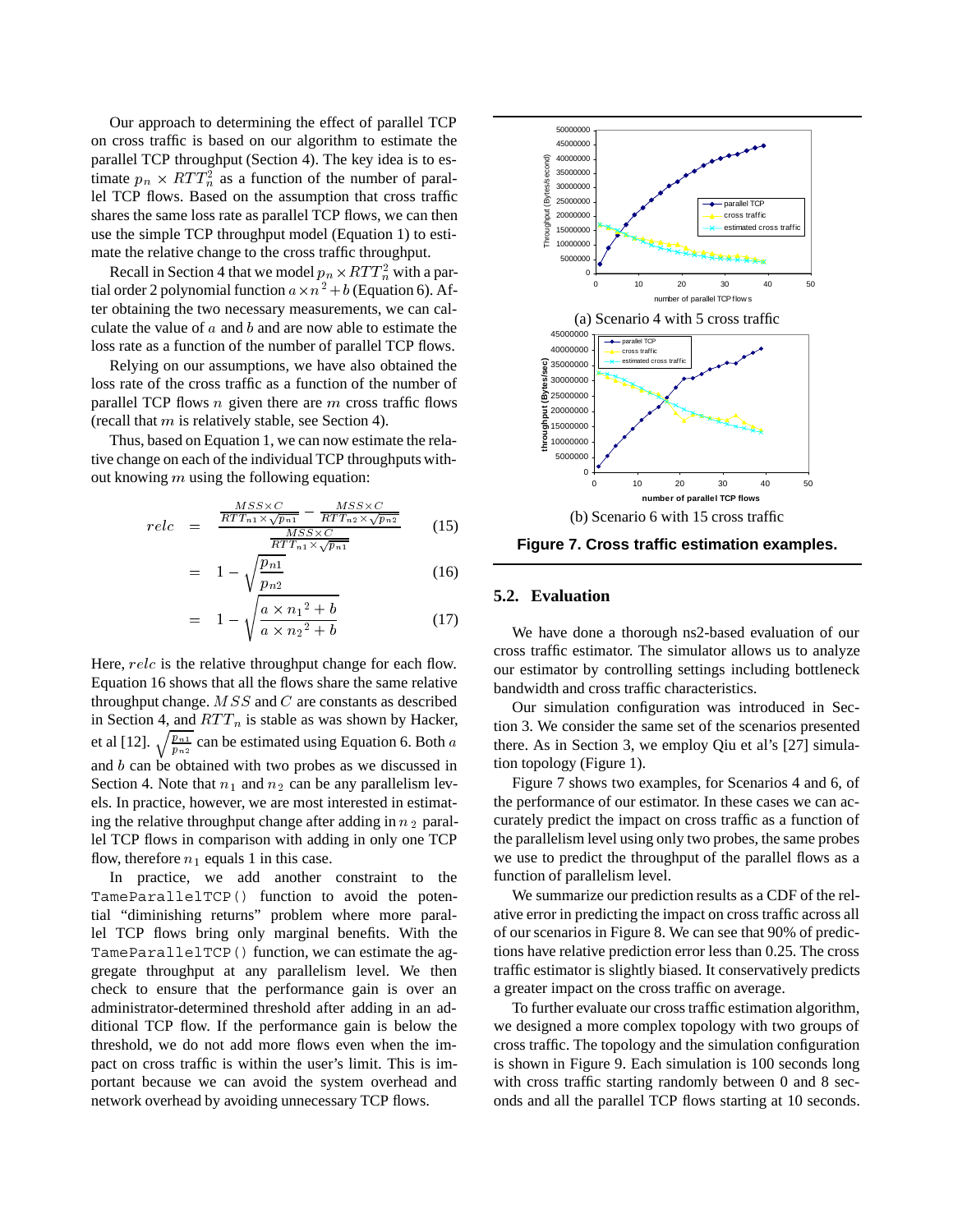

**Figure 8. Cumulative distribution function of relative prediction error for cross traffic estimation for all the simulations with 6 scenarios as described in Figure 2.**



**Figure 9. More complex topology for further evaluation of cross traffic estimation.**

L1 and L4 have latency 3 ms, L2 and L5 have latency 6 ms, L6 and L7 have latency 10 ms. L3 has latency 50m s and bottleneck bandwidth 1000 Mbit/s. N3 is using the RED queue management policy. Parallel TCP flows go from N2 to N6. Cross traffic group 1 goes from N7 to N8. Cross traffic group 2 goes from N1 to N5. We applied our estimation algorithm to these scenarios, resulting in Figure 10.

We also tested the cross traffic estimator for scenarios in which different TCP flows have different RTTs, and where RED is not used on the routers. Our estimator shows the right trend of the cross traffic throughput change, although accurate prediction cannot be guaranteed as flows with longer RTT tend to have higher loss rate than parallel TCP flows and vice versa. In essence, in situations in which cross traffic RTT and loss rate is unknown, our estimator is less accurate.

#### **5.3. Outcome**

We have demonstrated the feasibility of predicting the impact on cross traffic of a parallel TCP transfer as a func-



**Figure 10. Estimation results with 14 TCP flows in cross traffic group 1 (g1) and 14 TCP flows in cross traffic group 2 (g2).**

tion of the degree of parallelism. Under the assumption that all flows share the same loss rate, we can accurately predict the relative impact using the same two measurement probes used to predict the throughput of the parallel TCP transfer as a function of the degree of parallelism.

Combining these two predictions, we can implement the TameparallelTCP() API call:

- 1. Execute two probes at different parallelism levels.
- 2. Using the probe results, estimate the parallel TCP throughput as a function of the number of parallel TCP flows  $n$  using the techniques of the previous section.
- 3. Using the probe results, estimate the relative impact on cross traffic as a function of  $n$  using the techniques of this section.
- 4. Conduct a binary search on the cross traffic impact function, looking for the degree of parallelism,  $l$ , that has the largest impact less than that permitted in the API call.
- 5. Return  $l$ , and the impact and throughput predictions at parallelism  $l$ .

The cost of this implementation is dominated by executing the two probes.

#### **6. Conclusions and future work**

We have shown how to predict both parallel TCP throughput and its impact on cross traffic as a function of the degree of parallelism using only two probes at different parallelism levels. Both predictions are monotonically changing with parallelism levels. Hence, the TameParallelTCP() function can be implemented using a simple binary search. To the best of our knowledge, our work is the first to provide a practical parallel TCP throughput prediction tool and to estimate the impact on the cross traffic.

We have made a few simplifying assumptions about the cross traffic in order to predict impact on it while having no knowledge of the actual cross traffic. While these assumptions are reasonable in many cases, we are now working on how to relax them. An implementation of a version of our TameParallelTCP() function is available from http://plab.cs.northwestern.edu/Clairvoyance/Tame.html.